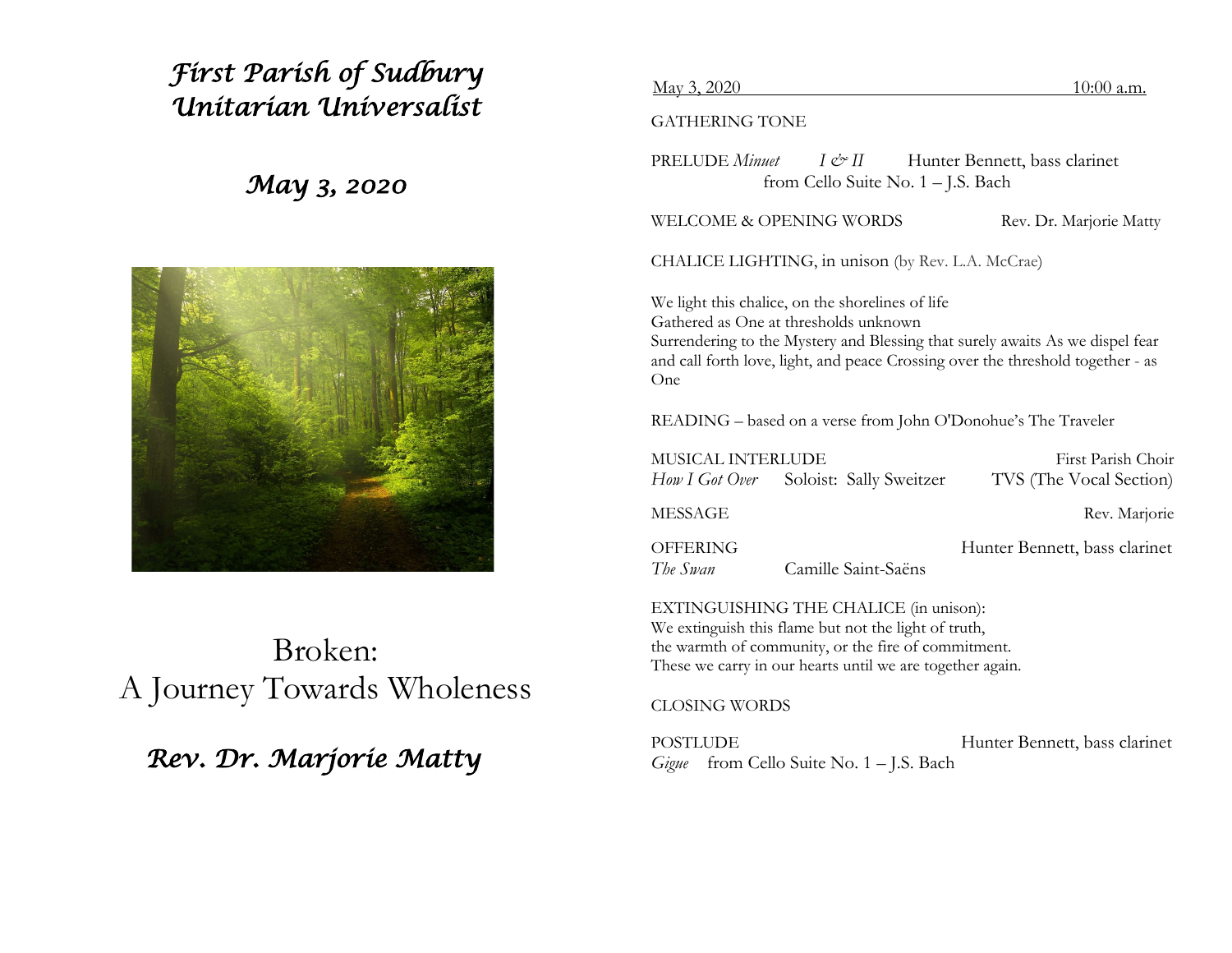#### **MUSIC**

## **Choral Text for Musical Interlude How I Got Over**

*There are many versions of this song, often with different lyrics for different verses. But all have the same refrain. Probably the most famous version is by Clara Ward. This one is base on the version sung by the Blind Boys of Alabama on* Down in New Orleans.

How I got over, How I got over, You know my soul looked back and wondered How I got over. How I got over, How I got over, You know my soul looked back and wondered How I got over.

One of these mornings, and it won't be long (oh yes) You'll look for me, I'll be gone You know my soul looked back and wondered How I got over.

How I got over, How I got over, You know my soul looked back and wondered How I got over.

#### **MILESTONES, ANNOUNCEMENTS and Q&A**

Will be offered during our online coffee hour. Please click the Coffee Hour button to join us.

#### **Thanks to Those Assisting Today:**

**Technical Assistance:** If you need technical support please email techsupport@FPSudbury.org and a member of our team will be in touch.

Mark Trone Chad Trexler

Worship Assistance: Debra Morris-Bennett Terry Lockhart Steve Gabler Ben Reiner

노노

### **Text your offering**

TEXT NUMBER: 833-448-6403

In body of text put  $\#$  amount (over \$3) The first time you give, you'll be directed to fill in personal info/credit card info, Submit and receive an email and text receipt!

### **Directions for online giving:**

We thank you for your generosity!

• First-time users: First create an account (See the link in the top right corner of the screen to sign up).

You will have an opportunity to set up reoccurring pledges payments or gifts via credit card for First Parish.

- Select the Fund of your choice;
- Select whether the gift is one time or reoccurring;
- Select the amount

*As FPS is charged 2.75% of each credit card transaction, we ask you to consider adding this percentage to your total gift.*